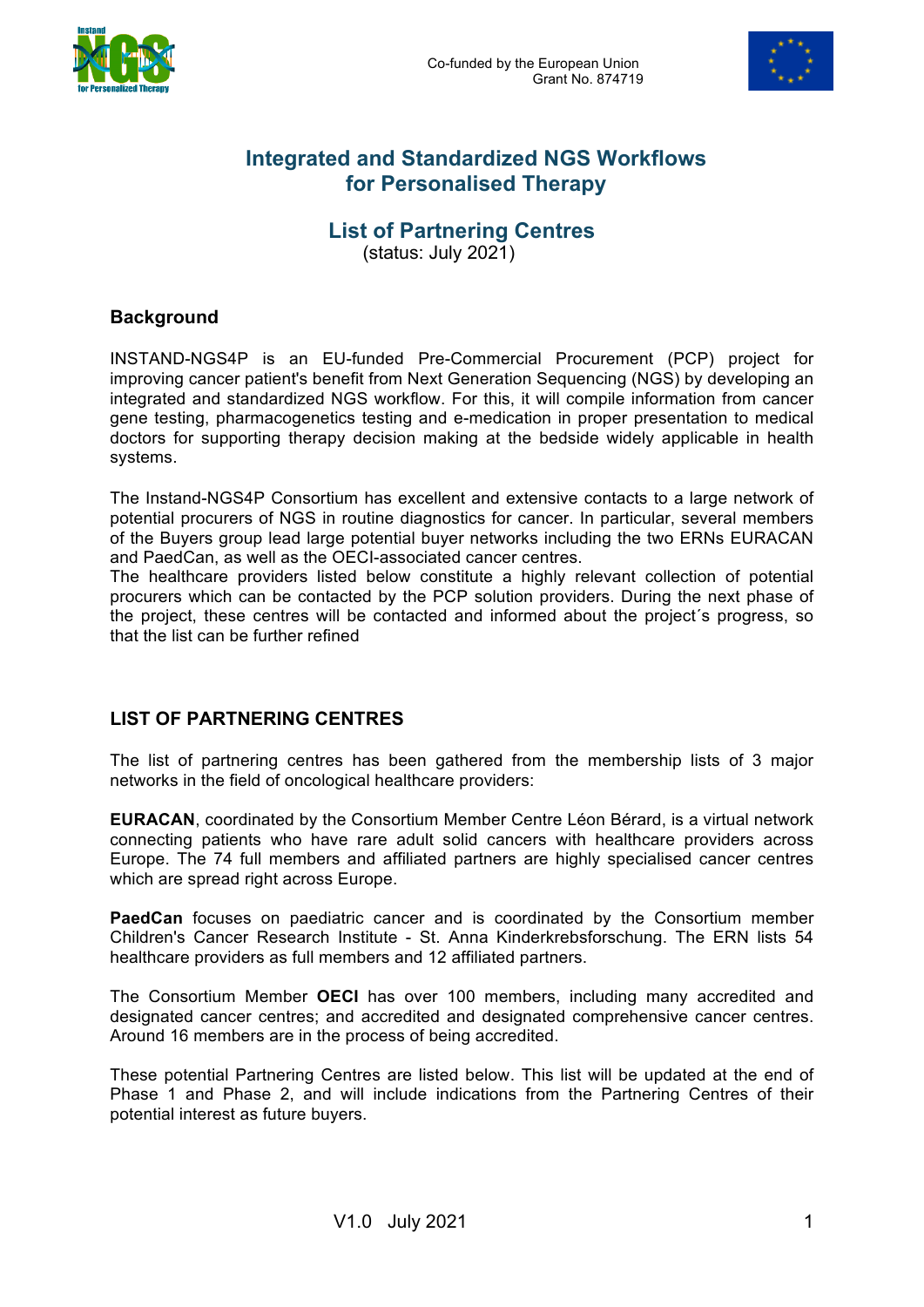



### **ERN EURACAN**

European Reference Network for rare adult solid cancers Coordinator: Professor Jean-Yves Blay, Centre Léon Bérard

| Country               | <b>Name</b>                                           | <b>Type of Member</b> |
|-----------------------|-------------------------------------------------------|-----------------------|
| Austria               | <b>University Hospital Graz</b>                       | affiliated            |
| <b>Belgium</b>        | <b>University Hospital Antwerp</b>                    | full member           |
| <b>Belgium</b>        | Jules Bordet Institute, Brussels                      | full member           |
| <b>Belgium</b>        | University Hospital Liège                             | full member           |
| <b>Belgium</b>        | <b>University Hospital Leuven</b>                     | full member           |
| Croatia               | University hospital centre sisters of Charity, Zagreb | affiliated            |
| Cyprus                | Bank of Cyprus Oncology Centre and Karaiskakio        |                       |
|                       | Foundation, Nicosia                                   | affiliated            |
| <b>Czech Republic</b> | Masaryk Memorial Cancer Institute, Brno               | full member           |
| <b>Czech Republic</b> | <b>Motol University Hospital, Prague</b>              | full member           |
| <b>Denmark</b>        | <b>Aarhus University Hospital</b>                     | full member           |
| Estonia               | <b>Tartu Universtity Hospital</b>                     | affiliated            |
| Estonia               | North Estonia Medical Centre foundation               | affiliated            |
| Finland               | <b>Turku University Hospital</b>                      | full member           |
| France                | Assistance Publique-Hôpitaux de Paris, Hôpital Cochin | full member           |
| France                | Assistance Publique-Hôpitaux de Paris,                |                       |
|                       | Hôpital Pitié-Salepétrière                            | full member           |
| France                | Assistance Publique-Hôpitaux de Paris, Hôpital Tenon  | full member           |
| France                | Centre Léon Bérard, Lyon                              | full member           |
| France                | Hospices Civils de Lyon                               | full member           |
| France                | <b>Institut Curie, Paris</b>                          | full member           |
| France                | Institut Gustave Roussy, Villejuif                    | full member           |
| Germany               | Charité Universitätsmedizin Berlin                    | full member           |
| Germany               | Universitätsklinikum Mannheim                         | full member           |
| Germany               | Universitätsklinikum Würzburg                         | full member           |
| Germany               | Universitätsklinikum Essen                            | full member           |
| Germany               | Universitätsklinikum Gießen und Marburg               | full member           |
| Germany               | Universitätsklinikum Hamburg-Eppendorf                | full member           |
| Hungary               | Országos Onkológiai Intézet, Budapest                 | full member           |
| Italy                 | AOU, Bologna                                          | full member           |
| <b>Italy</b>          | <b>AOU Federico II, Naples</b>                        | full member           |
| Italy                 | AOU Careggi, Florence                                 | full member           |
| Italy                 | <b>AOU Siena</b>                                      | full member           |
| Italy                 | AO City of Health and Science, Turin                  | full member           |
| Italy                 | Azienda ULSS 2 Maria Trevigiana, Treviso              | full member           |
| Italy                 | Candiolo Institute - IRCCS                            | full member           |
| Italy                 | Oncological Referral Center, Aviano                   | full member           |
| Italy                 | National Institute of Tumors, Milan                   | full member           |
| Italy                 | Foundation IRCCS neurological institute Carlo Besta,  |                       |
|                       | Milan                                                 | full member           |
| Italy                 | IRCCS Istituto delle Scienze Neurologiche, Bologna    | full member           |
| Italy                 | <b>IRCCS Clinical Institute Humanitas, Milan</b>      | full member           |
| <b>Italy</b>          | <b>IRCCS AOU San Martino, Genes</b>                   | full member           |
| Italy                 | <b>IRCCS IFO, Roma</b>                                | full member           |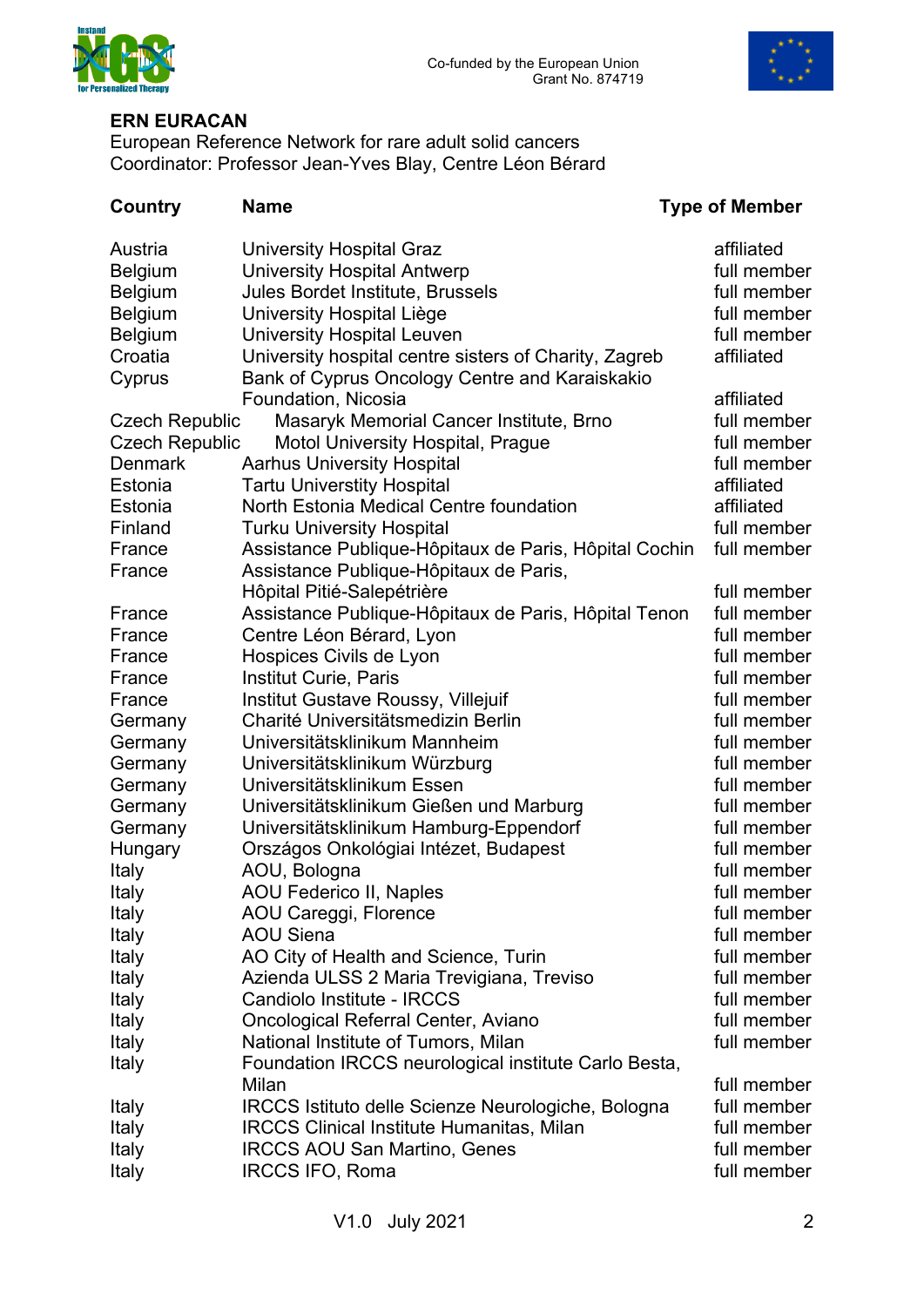



| Rizzoli Orthopaedic Institute, Bologna                                  | full member                                                                                                                                                                                                                                                                                                 |
|-------------------------------------------------------------------------|-------------------------------------------------------------------------------------------------------------------------------------------------------------------------------------------------------------------------------------------------------------------------------------------------------------|
| IRST, Meldola                                                           | full member                                                                                                                                                                                                                                                                                                 |
| San Raffaele hospital, Milan                                            | full member                                                                                                                                                                                                                                                                                                 |
| <b>Riga East University hospital</b>                                    | affiliated                                                                                                                                                                                                                                                                                                  |
| Hospital of Lithuanian University of Health Sciences                    |                                                                                                                                                                                                                                                                                                             |
| Kauno Klinikos, Kaunas                                                  | full member                                                                                                                                                                                                                                                                                                 |
| Centre hospitalier de Luxembourg                                        | affiliated                                                                                                                                                                                                                                                                                                  |
| Mater Dei Hospital, Msida                                               | affiliated                                                                                                                                                                                                                                                                                                  |
| Academic Medical Center, Amsterdam                                      | full member                                                                                                                                                                                                                                                                                                 |
| University Medical Center, Groningen                                    | full member                                                                                                                                                                                                                                                                                                 |
| Erasmus MC, University Medical Center, Rotterdam                        | full member                                                                                                                                                                                                                                                                                                 |
| <b>Leiden University Medical Center</b>                                 | full member                                                                                                                                                                                                                                                                                                 |
| <b>Maastricht University Medical Center</b>                             | full member                                                                                                                                                                                                                                                                                                 |
|                                                                         |                                                                                                                                                                                                                                                                                                             |
| Amsterdam                                                               | full member                                                                                                                                                                                                                                                                                                 |
| Radboud University Medical Center Nijmegen                              | full member                                                                                                                                                                                                                                                                                                 |
| <b>VU University Medical Center Amsterdam</b>                           | full member                                                                                                                                                                                                                                                                                                 |
| <b>Oslo University Hospital</b>                                         | full member                                                                                                                                                                                                                                                                                                 |
| Maria Sklodowska-Curie National Research Institute                      |                                                                                                                                                                                                                                                                                                             |
| of Oncology, Warsaw                                                     | full member                                                                                                                                                                                                                                                                                                 |
| Centro Hospitalar do Porto                                              | full member                                                                                                                                                                                                                                                                                                 |
| Centro Hospitalar e Universitário de Coimbra,                           | full member                                                                                                                                                                                                                                                                                                 |
| Instituto Português de Oncologia de Lisboa                              |                                                                                                                                                                                                                                                                                                             |
| <b>Francisco Gentil</b>                                                 | full member                                                                                                                                                                                                                                                                                                 |
| Institute of Oncology, Ljubljana                                        | full member                                                                                                                                                                                                                                                                                                 |
|                                                                         |                                                                                                                                                                                                                                                                                                             |
| Hospital de la Santa Creu i Sant Pau, Barcelona                         | full member                                                                                                                                                                                                                                                                                                 |
| ICO L'Hospitalet y Hospital Universitari de Bellvitge,                  |                                                                                                                                                                                                                                                                                                             |
| <b>Barcelona</b>                                                        | full member                                                                                                                                                                                                                                                                                                 |
| Karolinska University Hospital, Stockholm                               | full member                                                                                                                                                                                                                                                                                                 |
| <b>Uppsala University Hospital</b>                                      | full member                                                                                                                                                                                                                                                                                                 |
| Imperial college Healthcare NHS Trust                                   | quest expert                                                                                                                                                                                                                                                                                                |
|                                                                         |                                                                                                                                                                                                                                                                                                             |
| <b>United Kingdom</b><br>Royal Free London NHS Foundation Trust         | guest expert                                                                                                                                                                                                                                                                                                |
| <b>United Kingdom</b><br>The Royal Marsden NHS Foundation Trust         | guest expert                                                                                                                                                                                                                                                                                                |
| <b>United Kingdom</b>                                                   |                                                                                                                                                                                                                                                                                                             |
| <b>United Kingdom</b><br>University College London NHS Foundation Trust | guest expert                                                                                                                                                                                                                                                                                                |
| <b>United Kingdom</b><br>University Hospitals Coventry & Warwickshire   |                                                                                                                                                                                                                                                                                                             |
| <b>NHS Trust</b>                                                        | guest expert                                                                                                                                                                                                                                                                                                |
|                                                                         | Netherlands Cancer Institute - Antoni van Leeuwenhoek,<br>Complejo Hospitalario Regional Virgen del Rocío, Sevilla full member<br><b>United Kingdom</b><br>United Kingdom  Oxford University Hospitals NHS Foundation Trust  guest expert<br>Sheffield Teaching Hospitals NHS Foundation Trust guest expert |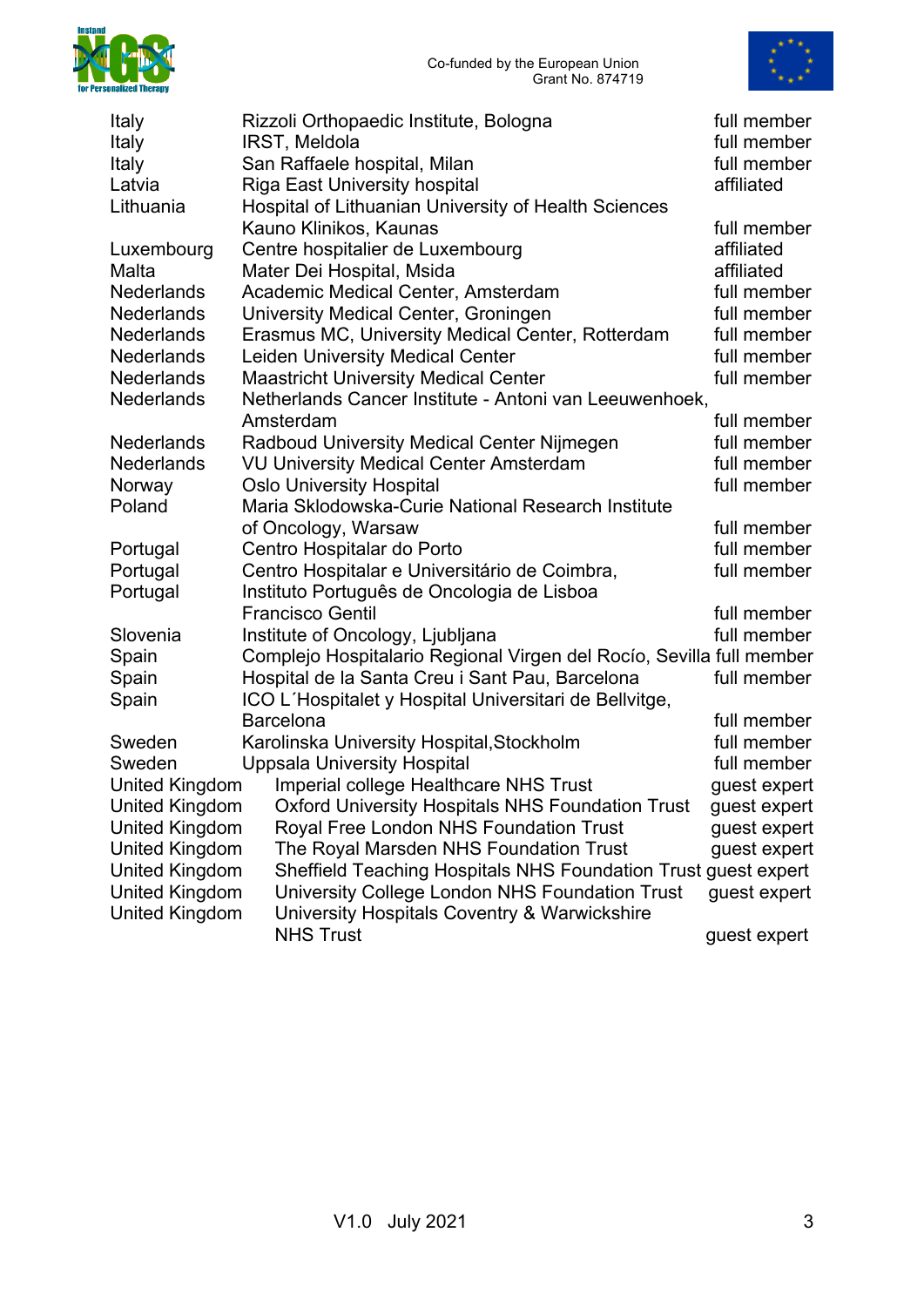



### **ERN PaedCan**

# **FULL MEMBERS :**

| Country               | <b>Name</b>                                                           |
|-----------------------|-----------------------------------------------------------------------|
| Austria               | St. Anna Children's Hospital and Children's Research Institute        |
| <b>Belgium</b>        | Hopital Universiataire des Enfants Reine Fabiola, Brussels            |
| <b>Belgium</b>        | Ghent University Hospital-Pediatric Hematology-Oncology & Stem        |
|                       | Cell Transplantation, Universitair Ziekenhuis                         |
| <b>Belgium</b>        | UZ Leuven                                                             |
| <b>Czech Republic</b> | <b>University Hospital Brno</b>                                       |
| Czech Republic        | University Hospital Motol, Prague                                     |
| <b>Denmark</b>        | University Hospital Rigshospitalet (RH)                               |
| Finland               | Turku University Hospital, The Hospital District of Southwest Finland |
| Finland               | <b>Kuopio University Hospital</b>                                     |
| Finland               | <b>Tampere University Hospital</b>                                    |
| France                | <b>Institut Curie</b>                                                 |
| France                | <b>Institut Gustave Roussy</b>                                        |
| France                | Institut d'hematologie et d'oncologie pédiatrique (IHOPE)             |
| France                | Hôpital Universitaire Necker Enfants malades                          |
| France                | Hôpital Bicêtre                                                       |
| France                | Fondation Ophtalmologique Adolphe de Rothschild                       |
| France                | <b>Hôpital Trousseau</b>                                              |
| Germany               | Charité Universitätsmedizin Berlin                                    |
| Germany               | <b>University Hospital Bonn</b>                                       |
| Germany               | Klinikum Dortmund gGmbH                                               |
| Germany               | <b>University Medical Centre Freiburg</b>                             |
| Germany               | University Hospital Gießen-Marburg                                    |
| Germany               | <b>Hannover Medical School</b>                                        |
| Germany               | Christian-Albrechts-Universitätsmedizin zuz Kiel (CAU)                |
| Germany               | Dr von Hauner children's Hospital, University Hopsital Munich         |
| Germany               | Klinikum Stuttgart- Olgahospital                                      |
| Germany               | University Children Hospital, Tübingen                                |
| Hungary               | 2nd department Pediatrics Semmelweis University                       |
| Italy                 | Azienda Osedaliera di Padova AOP (Dipartimento per la Salute della    |
|                       | Donna e del Bambino), Padova                                          |
| Italy                 | <b>IRCCS Ospedale Pediatrico Bambini Gesú</b>                         |
| Italy                 | Meyer Children's Hospital Florence                                    |
| Italy                 | <b>IRCCS Istituto Giannina Gaslini</b>                                |
| <b>Italy</b>          | Universita degli Studi di Milano-Bicocca, Ospedale San Gerardo di     |
|                       | Monza, MBBM Foundation                                                |
| Italy                 | Fondazione Policlinico San Matteo, Fondazione IRCCS Pavia             |
| Italy                 | Azienda Ospedaliera S. Maria della Misericordia di Perugia            |
| Italy                 | University Hospital of Siena-Azienda: Ospedaliera Universitaria       |
|                       | Senese (AOUS Hospital)                                                |
| Italy                 | Azienda Ospedaliero Universitaria Cittá della Salute e della Scienza  |
|                       | di Torino - S.C. Oncoematologia Pediatrica e Centro Trapianti,        |
|                       | Presidio Ospedale Infantile regina Margherita                         |
| Latvia                | Children's Clinical University Hospital, Riga                         |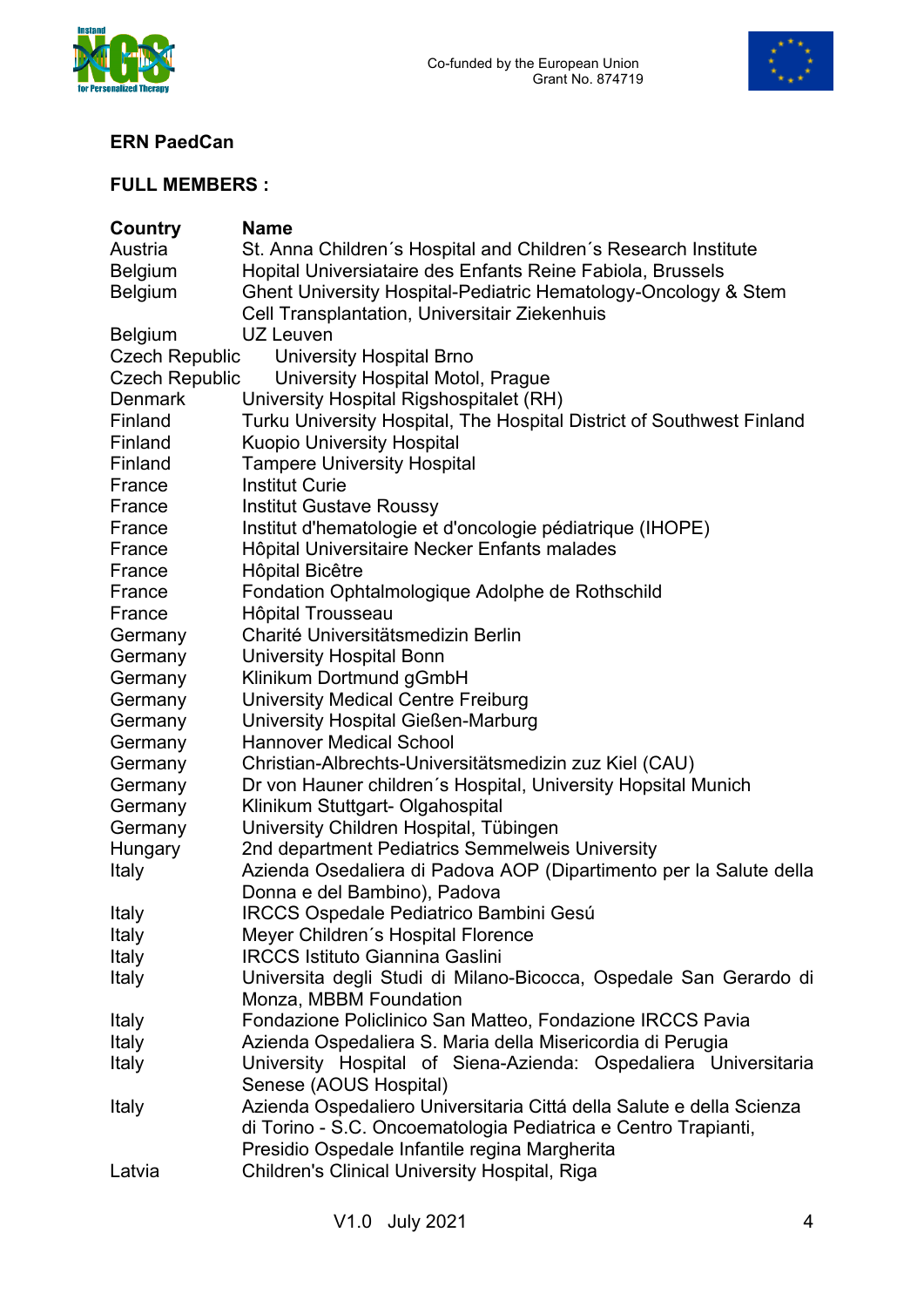



| Lithuania, Vilniaus universiteto ligoninė Santaros klinikos                      |
|----------------------------------------------------------------------------------|
| <b>Stichting VUVUmc Amsterdam</b>                                                |
| Erasmus MC: Sophia Children's Hospital Poland                                    |
| Lublin, University Children Hospital in Lublin (UCHL)                            |
| <b>University Clinical Center Gdansk</b>                                         |
| <b>Copernicus Medical Company LTD- Surgery Gdansk</b>                            |
| T. Marciniak Lower Silesian Specialist Hospital- Emergency Hospital<br>(Wroclaw) |
| Centro Hospitalar e Universitario de Coimbra                                     |
| Instituto Português de Oncologia de Lisboa Francisco Gentil, EPE                 |
| University Medical Centre Ljubljana                                              |
| Hospital Sant Joan de Déu, Barcelona                                             |
| Hospital Universitario i Politècnic La Fe                                        |
| Complejo Hospitalario regional Virgen Del Rocio (Sevilla)                        |
| Hospital Universitari Vall d'Hebron                                              |
| Karolinska University Hospital                                                   |
| Skåne University Hospital, Lund                                                  |
|                                                                                  |

**AFFILIATED PARTNERS** (Associated National Centres (ANC) or Coordination Hubs (HUB))

| Country         | <b>Name</b>                                                                                                                                                                                                                                                           |
|-----------------|-----------------------------------------------------------------------------------------------------------------------------------------------------------------------------------------------------------------------------------------------------------------------|
| <b>Bulgaria</b> | Pediatric Oncohematology Department, University Hospital "Tsaritsa<br>Johanna-ISUL" (ANC)                                                                                                                                                                             |
| Croatia         | Division of Pediatric Hematology and Oncology, Centre of Reference<br>for Pediatric Hematology and Oncology Ministry of Health Republic of<br>Croatia, Department of Pediatrics, University Hospital Center Zagreb,<br>University of Zagreb, School of Medicine (ANC) |
| Croatia         | Children's University Hospital Zagreb, Division of Paediatrics<br>Oncology and Haematology (ANC)                                                                                                                                                                      |
| Croatia         | Division for Pediatric Haematology and Oncology, University<br>Department of Pediatrics, University Hospital Rijeka, Croatia (ANC)                                                                                                                                    |
| Cyprus          | Pediatric Oncology/Hematology Clinic Archbishop Makarios III<br>Hospital (ANC)                                                                                                                                                                                        |
| Estonia         | Tallin Children's Hospital (ANC)                                                                                                                                                                                                                                      |
| Estonia         | <b>Tartu University Hospital (ANC)</b>                                                                                                                                                                                                                                |
| Luxembourg      | Centre Hospitalier du Luxembourg (HUB)                                                                                                                                                                                                                                |
| Malta           | Mater Dei Hospital (HUB)                                                                                                                                                                                                                                              |
| Romania         | Institutul Oncologic "Prof. Dr. Alexandru Trestioreanu" Bucuresti<br>(ANC)                                                                                                                                                                                            |
| Romania         | Institutul Clinic Fundeni Bucuresti (ANC)                                                                                                                                                                                                                             |
| Slovakia        | National Institute of Children's Diseases, Comenius University in<br>Bratislava, Faculty of Medicine, Department of Paediatric<br>Haematology and Oncology (ANC)                                                                                                      |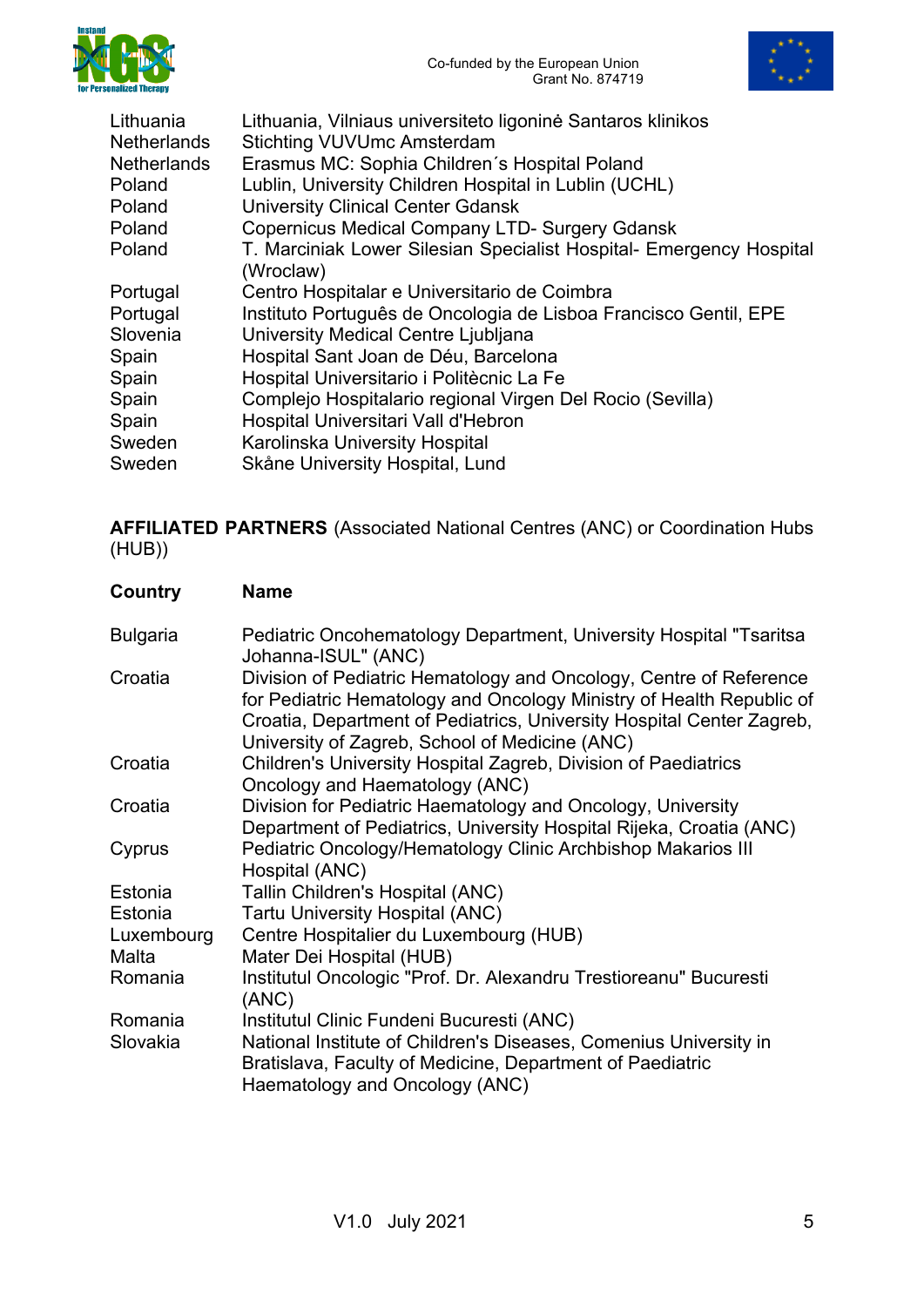



# **OECI MEMBERSHIP**

| Country                                                    | <b>Member Name</b>                                                                                                                                                                                                                  | <b>Accreditated</b>                                    |
|------------------------------------------------------------|-------------------------------------------------------------------------------------------------------------------------------------------------------------------------------------------------------------------------------------|--------------------------------------------------------|
| Austria<br><b>Belgium</b>                                  | <b>Comprehensive Cancer Center Vienna</b><br>Institut Jules Bordet (IJB)                                                                                                                                                            | Comprehensive<br>Centre                                |
| <b>Belgium</b><br><b>Belgium</b><br>Belgium                | Oncologisch Centrum UZBrussel<br><b>AZ Groeninge</b><br>Institut Roi Albert II Cliniques universitaires Saint-Luc                                                                                                                   | <b>Cancer Centre</b>                                   |
| Chile<br>Colombia<br>Croatia<br>Czech<br>Republic<br>Czech | Instituto Oncológico Fundación Arturo López Pérez (FALP)<br>Instituto Nacional de Cancerologia - ESE<br>Klinika za tumore Klinicki bolnicki centar Sestre milosrdnice<br>Masarykův onkologický ústav<br>Fakultní nemocnice v Motole | <b>Cancer Centre</b>                                   |
| Republic<br>Czech                                          | Institut biostatistiky a analýz Lékařská fakulta Masarykovy                                                                                                                                                                         |                                                        |
| Republic<br><b>Denmark</b>                                 | univerzity<br>Vejle Sygehus, Patienternes Kræftsygehus en del af Cancer Centre<br>Sygehus Lillebælt                                                                                                                                 |                                                        |
| <b>Denmark</b><br>Estonia<br>Estonia                       | Kræftens Bekæmpelse Center for Kræftforskning<br>Sihtasutus Tartu Ülikooli Kliinikum<br><b>North Estonia Medical Centre</b>                                                                                                         | <b>Cancer Centre</b>                                   |
| Estonia<br>Finland                                         | AS Ida-Tallinna Keskhaigla<br>HUS Syöpäkeskus Helsingin Yliopistollinen Sairaala                                                                                                                                                    | Comprehensive                                          |
| Finland<br>Finland<br>Finland<br>Finland                   | TYKS Syöpäkeskus Turun Yliopistollinen Sairaala<br>TAYS Syöpäkeskus Tampereen Yliopistollinen Sairaala<br>KYS Syövänhoitokeskus Kuopion Yliopistollinen Sairaala<br>OYS Oulun Yliopistollinen Sairaala                              | Centre<br><b>Cancer Centre</b><br><b>Cancer Centre</b> |
| France                                                     | Centre Léon Bérard                                                                                                                                                                                                                  | Comprehensive                                          |
| France                                                     | <b>Institut Curie</b>                                                                                                                                                                                                               | Centre<br>Comprehensive<br>Centre                      |
| France                                                     | <b>Institut Paoli-Calmettes</b>                                                                                                                                                                                                     | Comprehensive                                          |
| France                                                     | Institut Universitaire du Cancer de Toulouse-Oncopole                                                                                                                                                                               | Centre<br>Comprehensive                                |
| France                                                     | <b>Centre François Baclesse</b>                                                                                                                                                                                                     | Centre<br>Comprehensive<br>Centre                      |
| France<br>France<br>France<br>France<br>France             | <b>Gustave Roussy</b><br>Institut de cancérologie Strasbourg Europe ICANS<br>Centre Jean Perrin<br>Institut du Cancer de Montpellier (ICM)<br><b>Institut Godinot</b>                                                               |                                                        |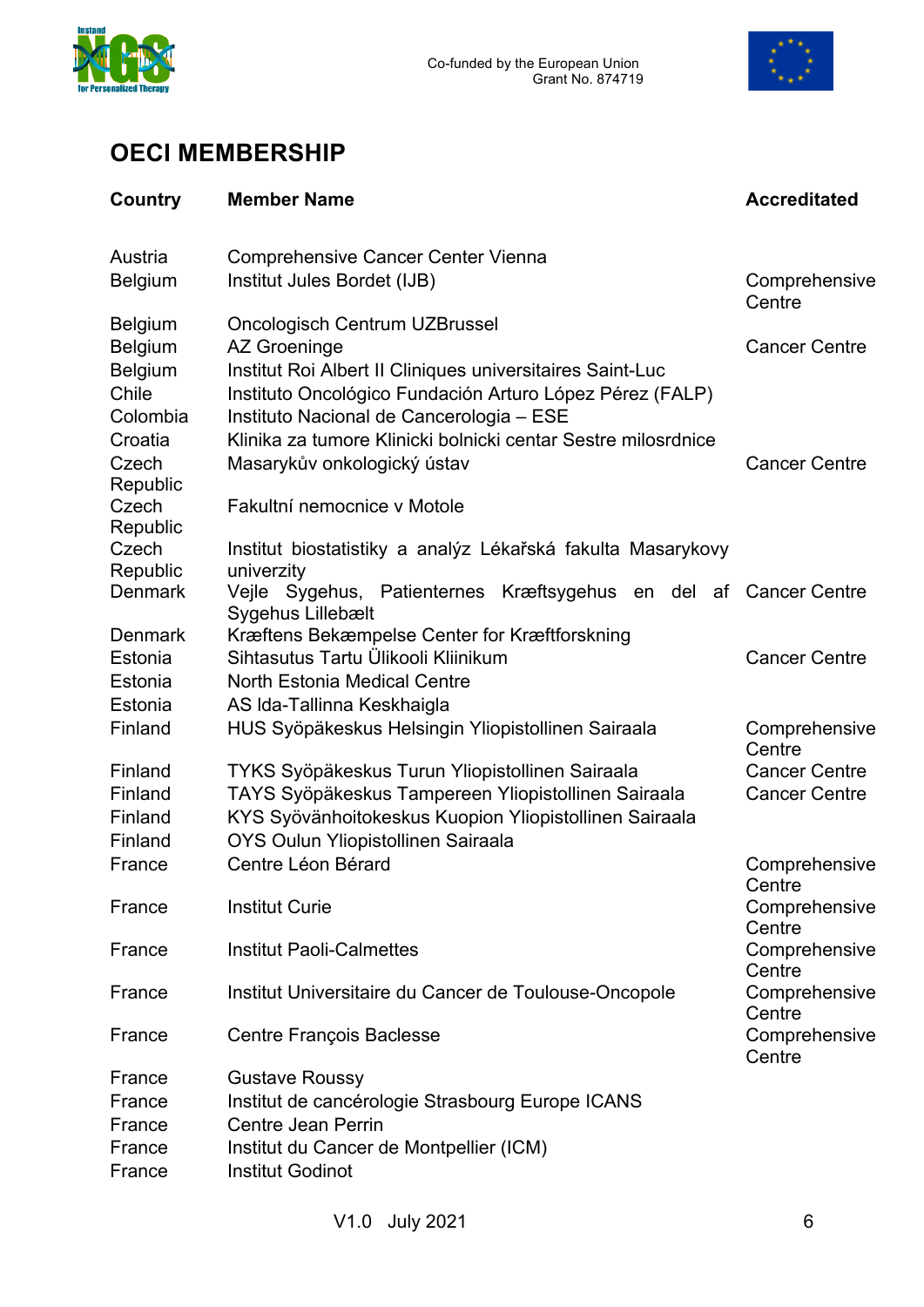



| France             | <b>APHP-CARPEM Institute</b>                                                               |                         |
|--------------------|--------------------------------------------------------------------------------------------|-------------------------|
| France             | Assistance Publique - Hôpitaux de Parishatitut Universitaire                               |                         |
|                    | Cancérologie<br>APHP.<br>Sorbonne<br>Université(IUC<br>de                                  |                         |
|                    | APHP.SU)                                                                                   |                         |
| France             | Institut de Cancérologie de l'Ouest (ICO)                                                  |                         |
| France             | Association Toulousaine d'Oncologie Publique (ATOP)                                        |                         |
| France<br>France   | Centre de Lutte Contre le Cancer Georges-François Leclerc<br><b>Centre Henri Becquerel</b> |                         |
|                    | <b>Institut Sainte Catherine</b>                                                           |                         |
| France<br>France   |                                                                                            |                         |
|                    | Centre de lutte contre le cancer Eugène Marquis<br>Deutsches Krebsforschungszentrum (DKFZ) |                         |
| Germany<br>Germany | Nationales Centrum für Tumorerkrankungen Dresden                                           |                         |
|                    | NCT/UCC                                                                                    |                         |
| Germany            | Charité Comprehensive Cancer Center                                                        |                         |
| Germany            | Universitäres Centrum für Tumorerkrankungen<br>(UCT)                                       |                         |
|                    | Frankfurt                                                                                  |                         |
| Hungary            | Országos Onkológiai Intézet                                                                | Comprehensive           |
|                    |                                                                                            | Centre                  |
| Hungary            | Országos Korányi TBC és Pulmonológiai Intézet                                              |                         |
| Ireland            | Trinity St. James's Cancer Institute                                                       | <b>Cancer Centre</b>    |
| Ireland            | <b>Beaumont Hospital</b>                                                                   |                         |
| Ireland            | Saolta University Cancer Network,<br>Galway<br>University                                  |                         |
|                    | Hospitals                                                                                  |                         |
| Italy              | Centro di Riferimento Oncologico Istituto Nazionale Tumori                                 | Comprehensive<br>Centre |
| Italy              | <b>IRCCS Ospedale Policlinico San Martino</b>                                              | Comprehensive           |
|                    |                                                                                            | Centre                  |
| Italy              | Istituto Europeo di Oncologia                                                              | Comprehensive           |
|                    |                                                                                            | Centre                  |
| Italy              | Fondazione IRCCS- Istituto Nazionale dei Tumori di Milano                                  | Comprehensive           |
|                    |                                                                                            | Centre                  |
| <b>Italy</b>       | Istituto Nazionale Tumori Regina Elena                                                     | Comprehensive           |
|                    |                                                                                            | Centre                  |
| Italy              | Istituto Oncologico Veneto IRCCS-IOV                                                       | Comprehensive<br>Centre |
| Italy              | <b>IRCCS Istituto Clinico Humanitas</b>                                                    | Comprehensive           |
|                    |                                                                                            | Centre                  |
| Italy              | Istituto Tumori Giovanni Paolo II, Istituto di Ricovero e Cura                             | <b>Cancer Centre</b>    |
|                    | a Carattere Scientifico                                                                    |                         |
| Italy              | Istituto Nazionale Tumori - IRCCS "Fondazione G. Pascale"                                  | Comprehensive           |
|                    | (INT-Pascale)                                                                              | Centre                  |
| Italy              | IRCCS Centro di Riferimento Oncologico della Basilicata<br>(CROB)                          | <b>Cancer Centre</b>    |
| Italy              | Azienda Unità Sanitaria Locale di Reggio Emilia - IRCCS                                    | Comprehensive           |
|                    | Istituto in Tecnologie Avanzate e Modelli Assistenziali in                                 | Centre                  |
|                    | Oncologia                                                                                  |                         |
| Italy              | Ospedale San Raffaele (OSR)                                                                |                         |
| Italy              | Fondazione IFOM - FIRC Institute of Molecular Oncology                                     |                         |
| Italy              | IRCCS Istituto Romagnolo per lo Studio dei Tumori "Dino                                    |                         |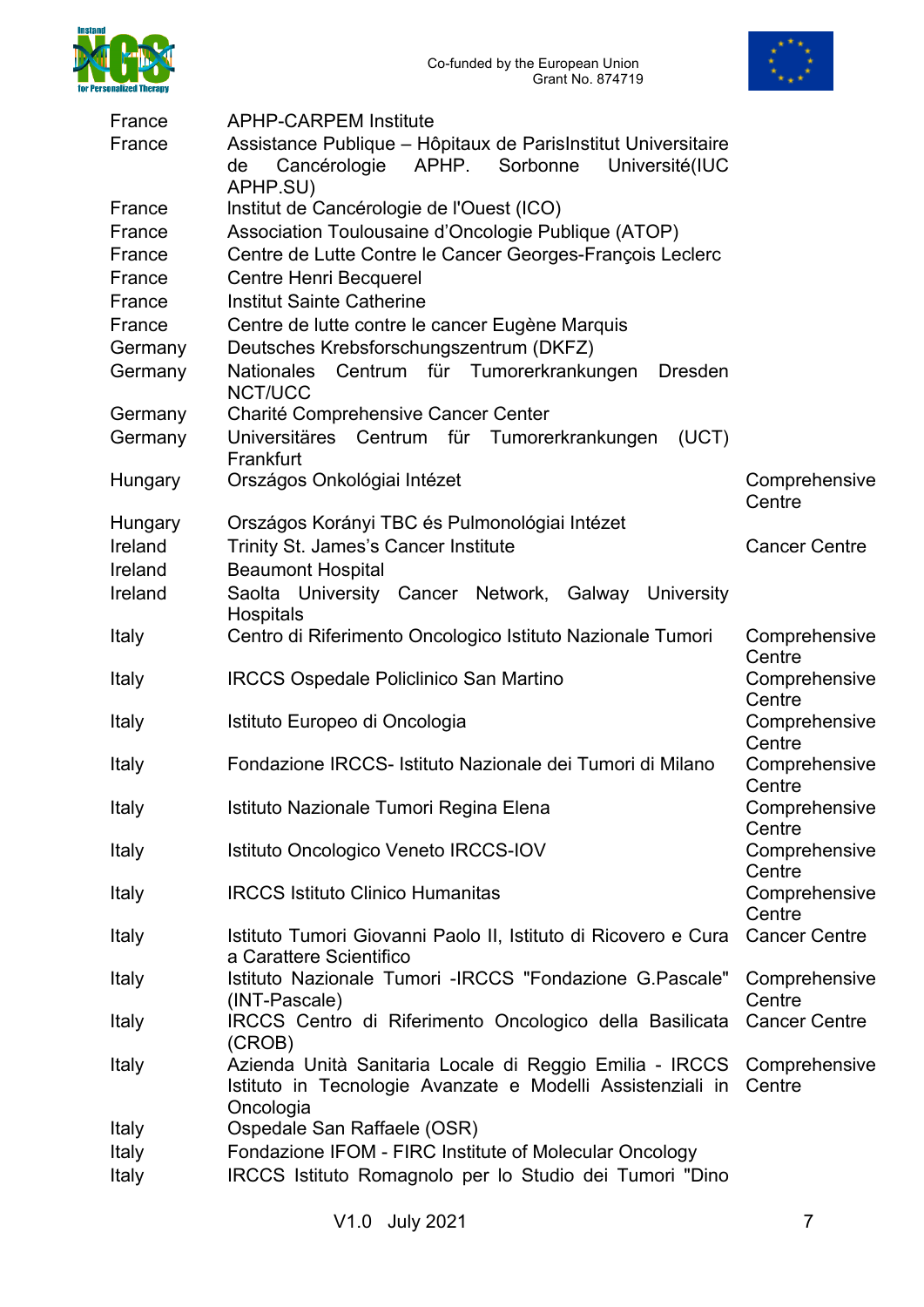



|                    | Amadori" - IRST s.r.l.                                                                              |                         |
|--------------------|-----------------------------------------------------------------------------------------------------|-------------------------|
| Italy              | Istituto di Candiolo FPO-IRCCS                                                                      |                         |
| <b>Italy</b>       | Istituto Oncologico del Mediterraneo s.p.a. (IOM)                                                   |                         |
| Italy              | <b>IRCCS Ospedale Sacro Cuore - Don Calabria</b>                                                    |                         |
| Italy              | Fondazione Policlinico Universitario Agostino<br>Gemelli<br><b>IRCCS</b>                            |                         |
| Italy              | IRCCS - Istituto di Ricerche FarmacologicheMario Negri                                              |                         |
| Italy              | Istituto Dermatologico San Gallicano                                                                |                         |
| Italy              | Fondazione I.R.C.C.S. Policlinico San Matteo                                                        |                         |
| Jordan             | King Hussein Cancer Center                                                                          |                         |
| Lithuania          | <b>National Cancer Institute</b>                                                                    | <b>Cancer Centre</b>    |
| Norway             | Oslo Universitetssykehus (OUS)                                                                      | Comprehensive<br>Centre |
| Poland             | Wielkopolskie Centrum Onkologii                                                                     |                         |
| Poland             | Narodowy Instytut Onkologii im. Marii Skłodowskiej-Curie<br>Państwowy Instytut Badawczy             |                         |
| Portugal           | Instituto Português de Oncologia do Porto Francisco Gentil,<br>E.P.E. (IPO-Porto)                   | Comprehensive<br>Centre |
| Portugal           | Instituto Português de Oncologia de Lisboa Francisco Gentil,<br>E.P.E. (IPO-Lisboa)                 | <b>Cancer Centre</b>    |
| Portugal           | Instituto Português de Oncologia de Coimbra Francisco Cancer Centre<br>Gentil, E.P.E. (IPO-Coimbra) |                         |
| Romania            | The "Prof. Dr. Ion Chiricuta" Institute of Oncology (IOCN)                                          | <b>Cancer Centre</b>    |
| Romania            | <b>RTC</b><br>Radiology<br>Therapeutic<br>Center<br>SC<br>Amethyst<br>Radiotherapy                  |                         |
| Russia             | <b>Tatarstan Cancer Center "TCC"</b>                                                                |                         |
| Russia             | N.N. Blokhin Russian Cancer Research Centre                                                         |                         |
| Russia             | National Medical Research Radiological Centre (NMRRC)                                               |                         |
| Serbia             | Oncology Institute of Vojvodina                                                                     |                         |
| Slovakia           | Biomedicínske centrum Slovenskej akadémie vied                                                      |                         |
| Slovenia           | Onkološki Inštitut Ljubljana                                                                        |                         |
| Spain              | Fundación Instituto Valenciano de Oncología IVO                                                     | <b>Cancer Centre</b>    |
| Spain              | Institut Català d'Oncologia ICO                                                                     |                         |
| Spain              | Vall d'Hebron Barcelona Campus Hospitalari                                                          |                         |
| Sweden             | Karolinska Institute and University Hospital                                                        | Comprehensive<br>Centre |
| Sweden             | Skånes Universitetssjukhus                                                                          |                         |
| Sweden             | <b>Uppsala University Hospital</b>                                                                  |                         |
| Sweden             | Sahlgrenska University Hospital                                                                     |                         |
| Sweden             | Norrlands Universitetssjukhus                                                                       |                         |
| Switzerland        | Comprehensive Cancer Center Zürich (CCCZ)                                                           |                         |
| Tanzania           | The Aga Khan Hospital, Dar es Salaam                                                                |                         |
| The<br>Netherlands | <b>Netherlands Cancer Institute</b>                                                                 | Comprehensive<br>Centre |
| The                | Maastricht University Medical Centre +                                                              | Comprehensive           |
| Netherlands        |                                                                                                     | Centre                  |
| The                | <b>Erasmus MC Cancer Institute</b>                                                                  |                         |
| Netherlands        |                                                                                                     |                         |